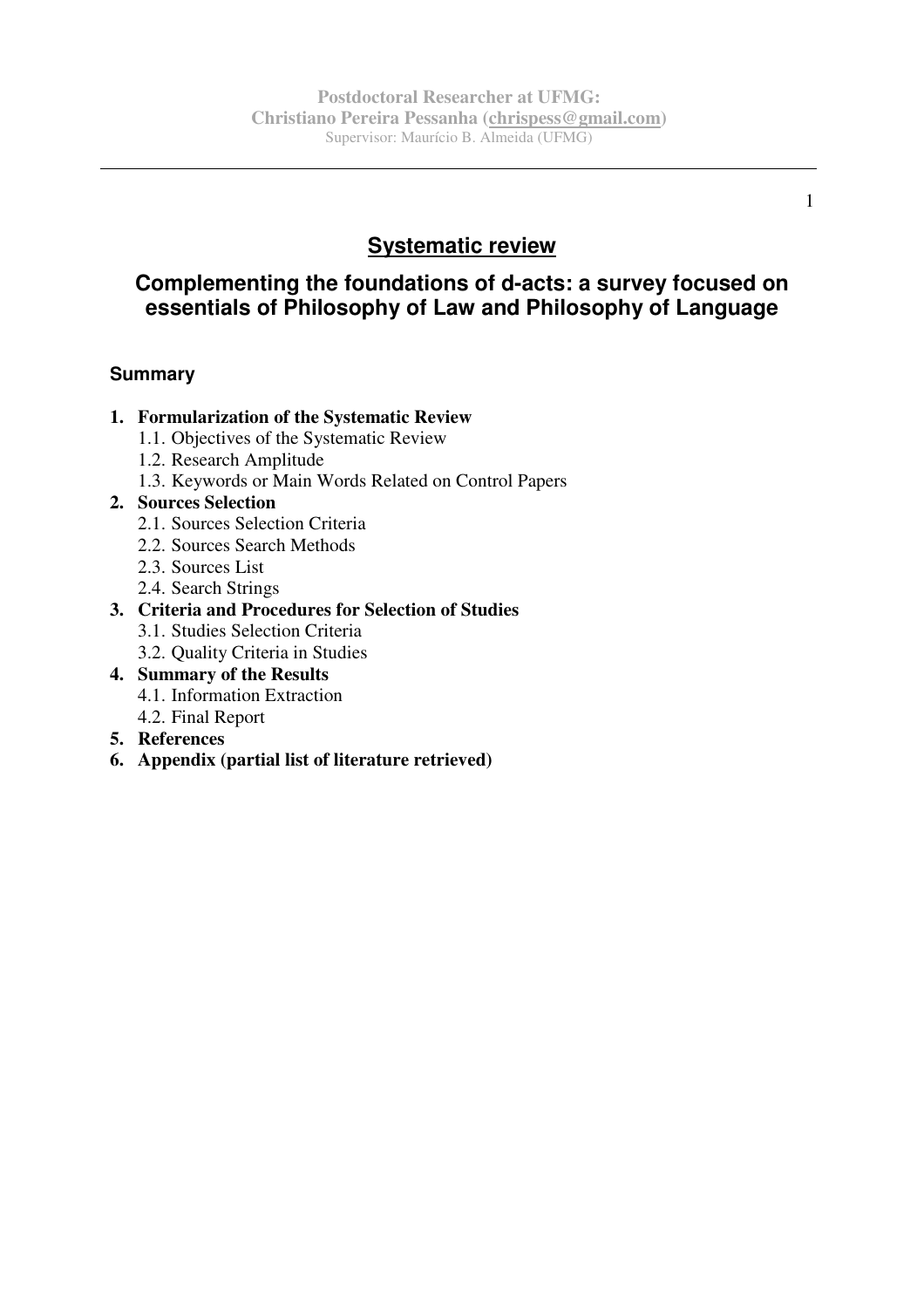## **1. FORMULARIZATION OF THE SYSTEMATIC REVIEW:**

## **1.1. OBJECTIVES OF THE SYSTEMATIC REVIEW OF LITERATURE:**

### **The main goal is:**

This systematic review aims to come up with a well-established foundation to underlie scientific papers about d-acts theory and its applications. In order to accomplish such task we intend to identify scientific studies within Philosophy of Law and Philosophy of Language. With respect to the former, we seek to understand the whole context that encompasses and gives rise to d-acts; with respect to the latter, we intend to focus on studies about speech-acts that go beyond the context of orality towards perennial records.

### **The specific goals are:**

- a) To develop and to deepen the theoretical studies underlying d-acts;
- b) To identify, mainly within the legal domain, literature that can contribute to build robust foundations for d-acts
- c) To select, in the retrieved literature, notions that are foundational to d-acts
- d) To explain the co-relation among the identified concepts
- e) To identify works that transcend the limits of orality of speech-acts
- f) To identify, in the literature retrieved, possible clues for application of d-acts

## **1.2. RESEARCH AMPLITUDE:**

#### **Research issues:**

- a) What would be the contributions of Law domain and Philosophy of Law to foundational issues of d-acts?
- b) Are there relevant sample of studies related to speech-acts that goes beyond the orality towards textual records?
- c) According to the selected works, it would be possible to identify new applications of d-acts?

### **Intervention:**

**R**esearch that contributes to the foundations of d-acts.

#### **Control:**

Previous research articles obtained with the supervisor addressing documentacts; articles about general concepts of document-acts, speech-acts and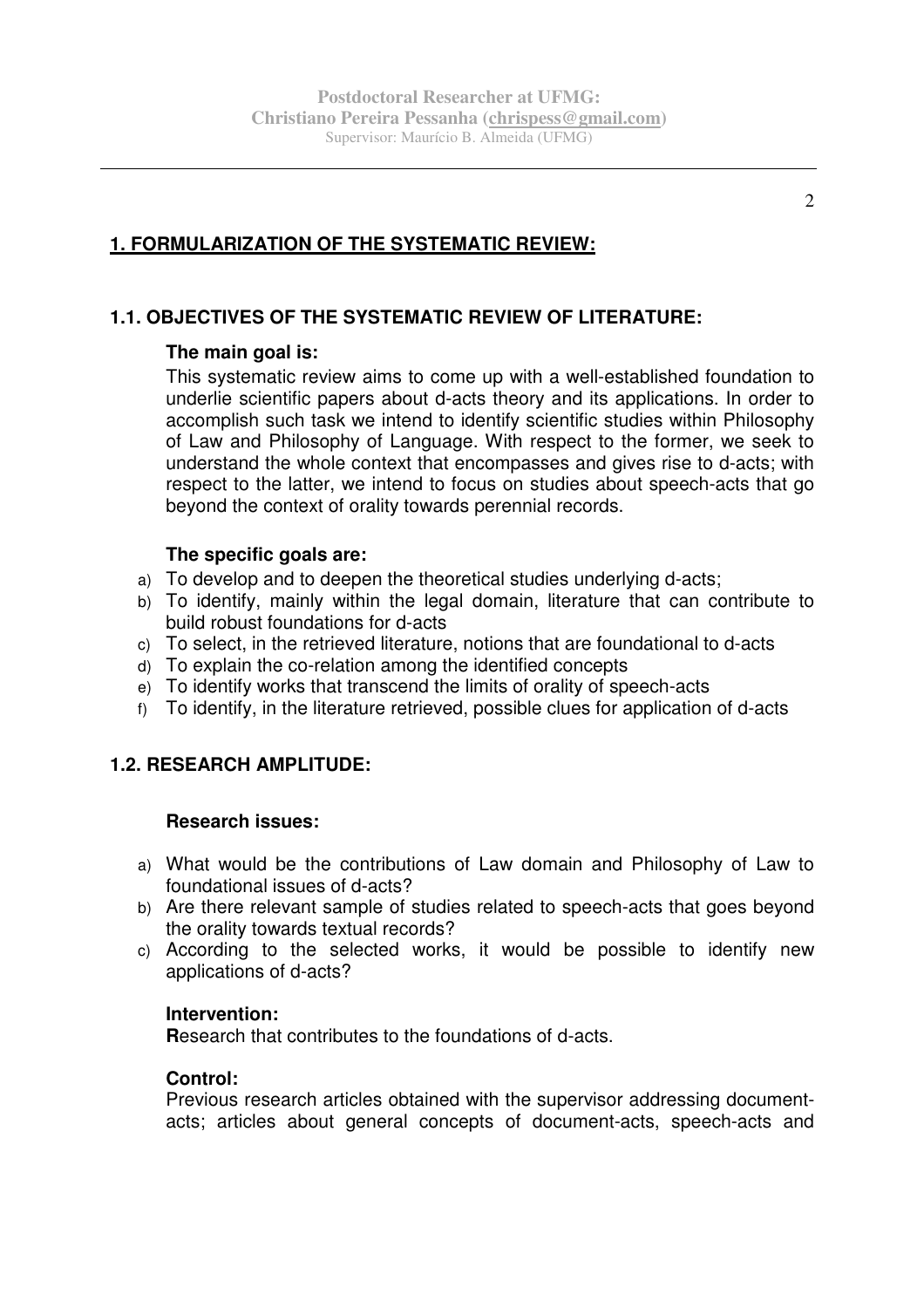related texts available on the Internet (Portal Capes<sup>1</sup>).

The papers that compose the control material are:

- a) Smith, B. (2012) **How to do things with documents**. Revista di Estetica, 50(2012), 179-198
- b) Koepsell, D., Smith, B. (2014) **Beyond Paper**. The Monist, 97(2), 222-235.
- c) Smith, B. (1990) **Towards a History of Speech Act Theory**. Speech Acts, Meanings and Intentions: Critical Approaches to the Philosophy of John R. Searle. de Gruyter (1990), 29-61.
- d) Smith, B. (2008) **Searle and de Soto:The New Ontology of the Social World** The Mystery of Capital and the Construction of Social Reality, 35-51.
- e) Mulligan, K., Smith, B. (1986) **A Relational Theory of the Act**. Topoi 5(2), 115-130
- f) Austin, J. L. (1962). **How to Do Things With Words**. Bozzi,P. Harvard University Press.
- g) Searle, J. (1969). **Speech Acts**. Cambridge University Press.
- h) Searle, J. (1979). **Expression and Meaning**: Studies in the Theory of Speech Acts. Cambridge University Press.
- i) Searle, J. (1995). **The Construction of Social Reality**. The Free Press.
- j) Searle, J. (2010). **Making the Social Words**: The Structure of Human Civilization. Oxford University Press.

**Population:** it includes publications regarding the basic notions of d-acts, speech acts, philosophy of law, rights and obligations.

**Results:** an overview of the literature that can contribute to deal with d-acts, its foundational notions, and its co-relations with s-acts.

**Application:** researchers that intend to understand d-acts essentials and their possible applications.

## **1.3. KEYWORDS OR MAIN WORDS RELATED ON CONTROL PAPERS:**

document acts, speech acts, social objects, social commitments, deontic powers, texts, records, legal, contracts, claims, norms, rules, obligations, duties, rights, permissions, consents, social ontology.

## **2. SOURCES SELECTION:**

1 CAPES – Brazilian Funding Agency that maintains a portal for consulting international literature.

3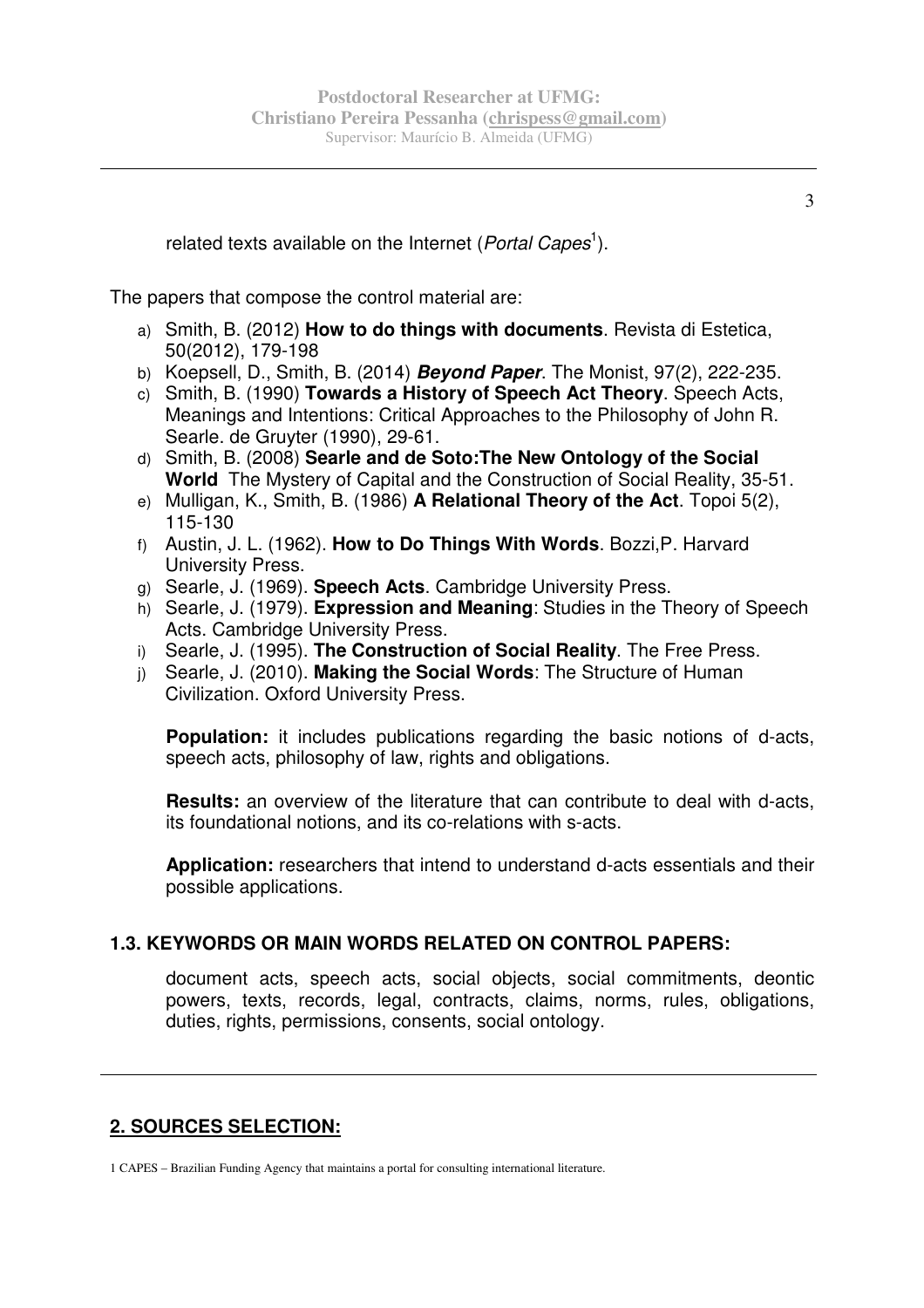This section presents a description about the criteria to select information sources and methods applied in the searches.

## **2.1. SOURCES SELECTION CRITERIA**

**Sources Selection Criteria Definition:** we preferably use electronically available databases on the web, but we can select works available in other media. The sources cover the following areas of expertise: information science, philosophy of law, philosophy of language, computer science, and social sciences. The material to be used is comprise by articles, academic works (thesis and dissertation) and books since they comply the requirements of this systematic review.

**Study Languages:** English, which is the language internationally accepted for scientific papers.

## **2.2. SOURCES SEARCH METHODS:**

- a) To carry out searches using the planned search strings in the selected information sources using their search engines
- b) To select preliminary works of interest through the analysis of titles, keywords and summaries of the retrieved papers. If the paper is considered relevant after reading those parts, it is chosen to be read in full
- c) To read all selected texts in full and rigorously evaluated those to be included or excluded for the purposes of this systematic review
- d) To take notes in each paper and to highlight relevant aspects, which will compose data extraction forms for each text considered useful
- e) To obtain information from data extraction forms to create a summary of the paper, the main aspects of interest and basic metadata
- f) Finally, to select a set of articles

## **2.3. SOURCES LIST:**

- a) Am. Ass. For the Advancement of Science (http://www.sciencemag.org/)
- b) Academic Search Premier (https://www.ebscohost.com/)
- c) Emerald (http://www.emeraldinsight.com/)
- d) Library and Information Science Abstracts (http://www.proquest.com/productsservices/lisa-set-c.html)
- e) Sage (http://online.sagepub.com/)
- f) Web of Science (https://www.webofknowledge.com/)
- g) Stanford Encyclopedia of Philosophy (plato.stanford.edu/)
- h) Educational Resources Information Center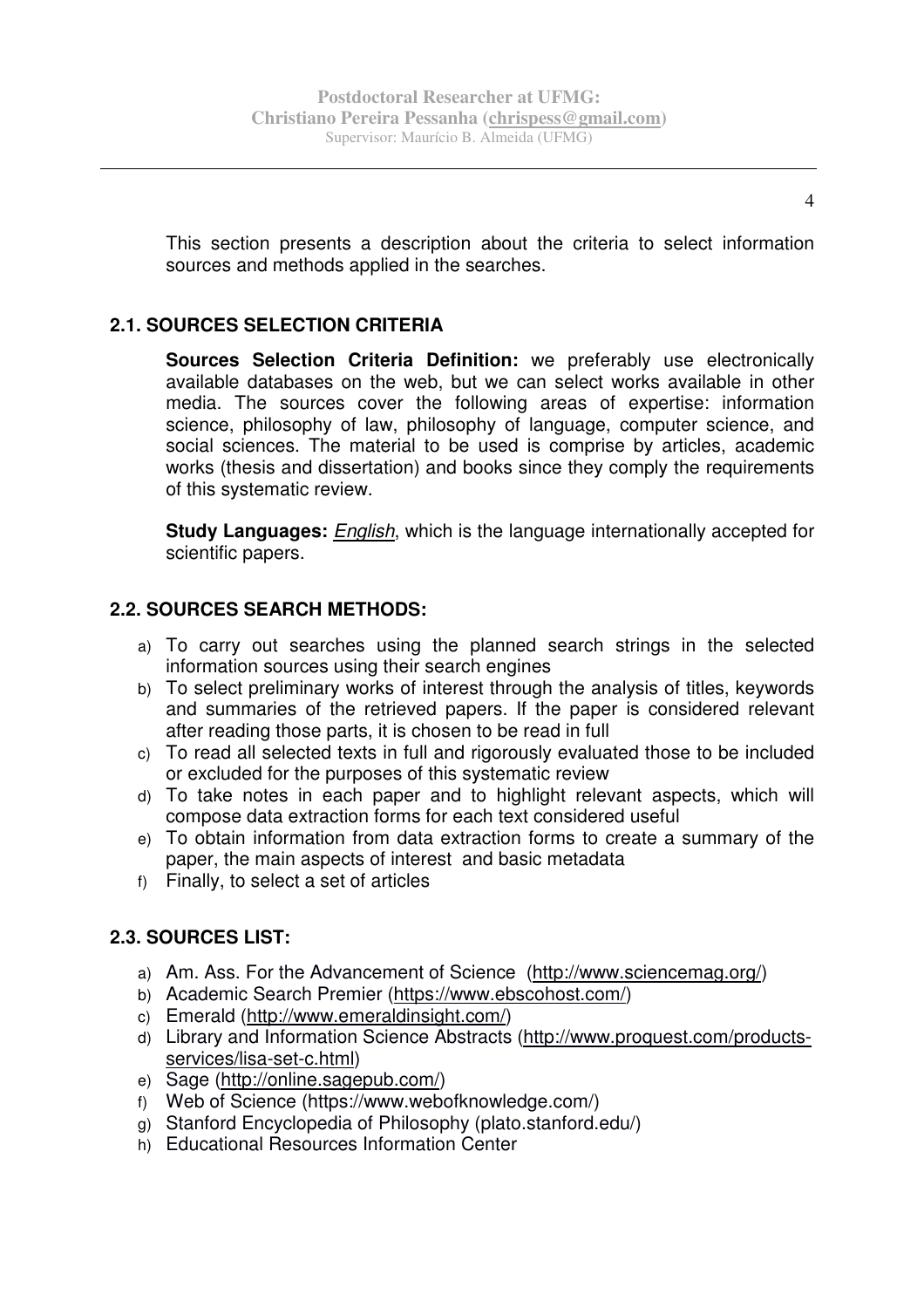## (http://www.proquest.com/products-services/eric.html)

- i) Citeseerx (http://citeseerx.ist.psu.edu/index)
- j) Mendeley (https://www.mendeley.com/)
- k) Springer (http://link.springer.com/)
- l) Lecture Notes on Computer Science (http://www.springer.com/computer/lncs)
- m) Compendex (http://www.engineeringvillage.com/)
- n) Annual Review of Information Science and Technology (https://www.asis.org/Publications/ARIST/)
- o) Google Scholar (https://scholar.google.com.br/)
- p) Citeseerx (http://citeseerx.ist.psu.edu/index)

## **Sources Search Methods:**

The research is conducted through the use of predefined search string, based on keywords, submitted on web search engines for each source.

## **2.4. SEARCH STRINGS:**

**Descriptors for searching**: document acts, speech-acts theory, deontic entities, legal entities, philosophy of law, philosophy of right, social objects, social commitments, rights, obligations, claims, promises, demands, records, texts, documents

- 1. ((document AND act) OR (document AND acts)) AND ((speech AND act) OR (speech AND acts) OR (speech AND act AND theory) OR (speech AND acts AND theory) )
- 2. ((document) OR (documents)) AND ((speech AND act) OR (speech AND acts) OR (speech AND act AND theory) OR (speech AND acts AND theory) )
- 3. (((text OR texts) OR (document OR documents) OR (record OR records)) AND ((speech AND act) OR (speech AND acts) OR (speech AND act AND theory) OR (speech AND acts AND theory) )
- 4. ((speech AND act) OR (speech AND acts)) AND ((commitments) OR (claims) OR (obligations) OR (promises) OR (demands) OR (rights))
- 5. ((speech AND act) OR (speech AND acts)) AND ((Philosophy of law) OR (Philosophy of Right))
- 6. ((speech AND act) OR (speech AND acts)) AND ((social commitments) OR (social objects))
- 7. ((philosophy of law) OR (philosophy of right)) AND ((social commitments) OR (social objects) OR (deontic entities) OR (legal entities))
- 8. ((records) OR (texts) OR (documents)) AND ((social commitments) OR (social objects) OR (legal entities))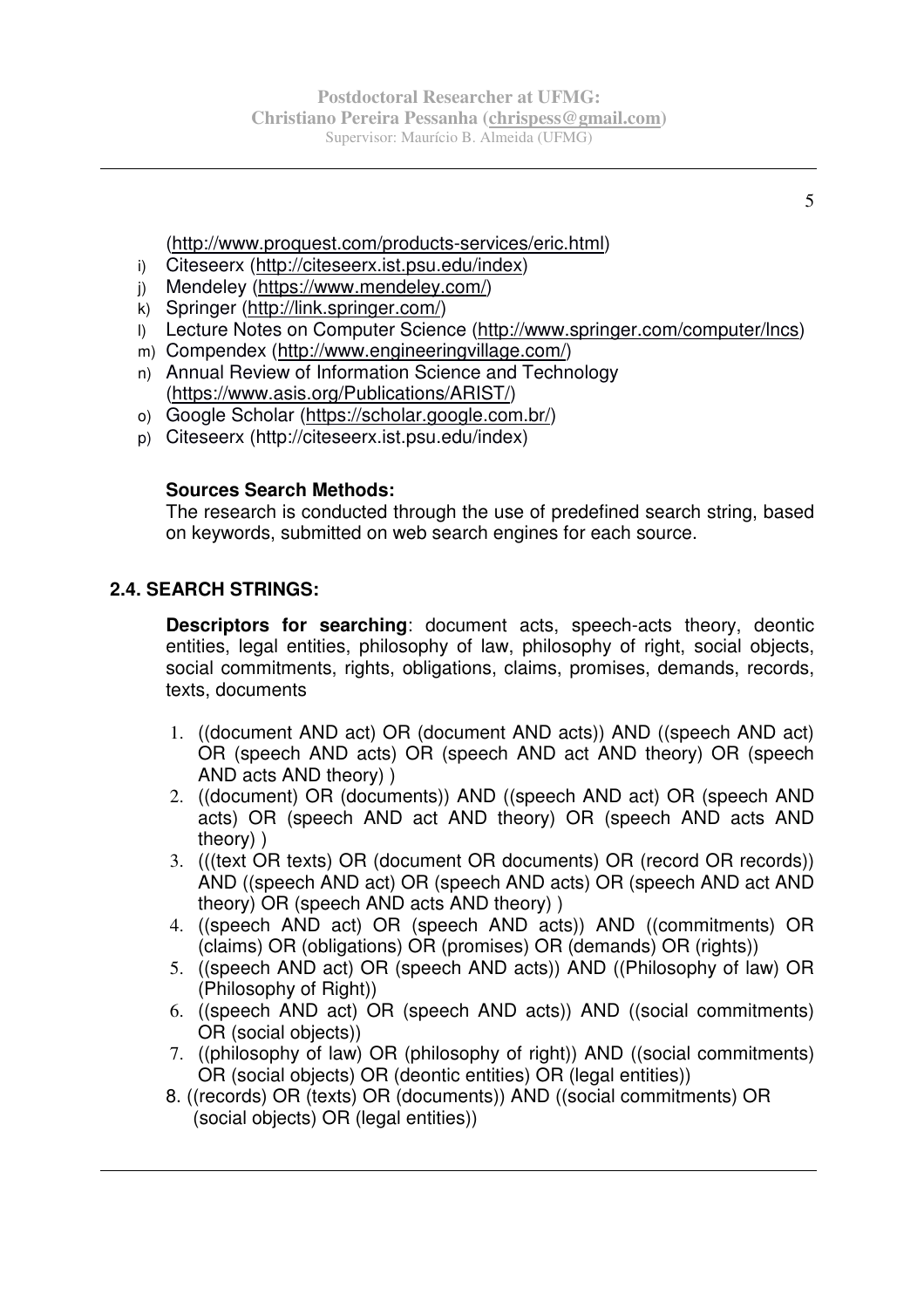# **3. CRITERIA AND PROCEDURES FOR SELECTION OF STUDIES:**

## **3.1. STUDIES SELECTION CRITERIA**

In order to select the studies we defined types of studies, besides inclusion and exclusion criteria as described below. The scale used for each inclusion and exclusion criteria is nominal involving two options: yes or no.

## **Studies Types:**

All kinds of studies related to the research topic will be selected if they are papers, thesis, dissertation, and books. Projects of course conclusion at undergraduate level will not be considered.

## **Studies Priority Criteria:**

This review will focus on works that connect speech acts with d-acts

## **Studies Inclusion Criteria:**

This research will select studies that...

- a) ... must be published and fully available in scientific databases
- b) ... must be recent work (published since 2005) or a consolidated oldest work
- c) ... must have already been received approval by the scientific community
- d) ... provide foundations of Philosophy of Law and Philosophy of Language
- e) ... provide concepts of the legal domain able to help in explaining d-acts
- f) ... provide connections between the original concept of speech-acts and d-acts

## **Studies Exclusion Criteria:**

This research will not select studies that …

- a) ... deal with speech-acts exclusively under a linguistic slant
- b) ... deal with speech-acts without any articulation with the legal domain
- c) ... deal with concepts of the legal domain looking for results only related to the technicalities of law
- d) …deal with concepts of the legal domain looking for results only related to the technicalities of computer science
- e) …deal with history of Law without any articulations with the notions of norms, rules and Philosophy of Language.
- f) …deal with works about Law, done by philosophers, and without any articulations with the concepts of norms and rules proposed by later authors like Kelsen and Hart or without any articulations with the Philosophy of Language.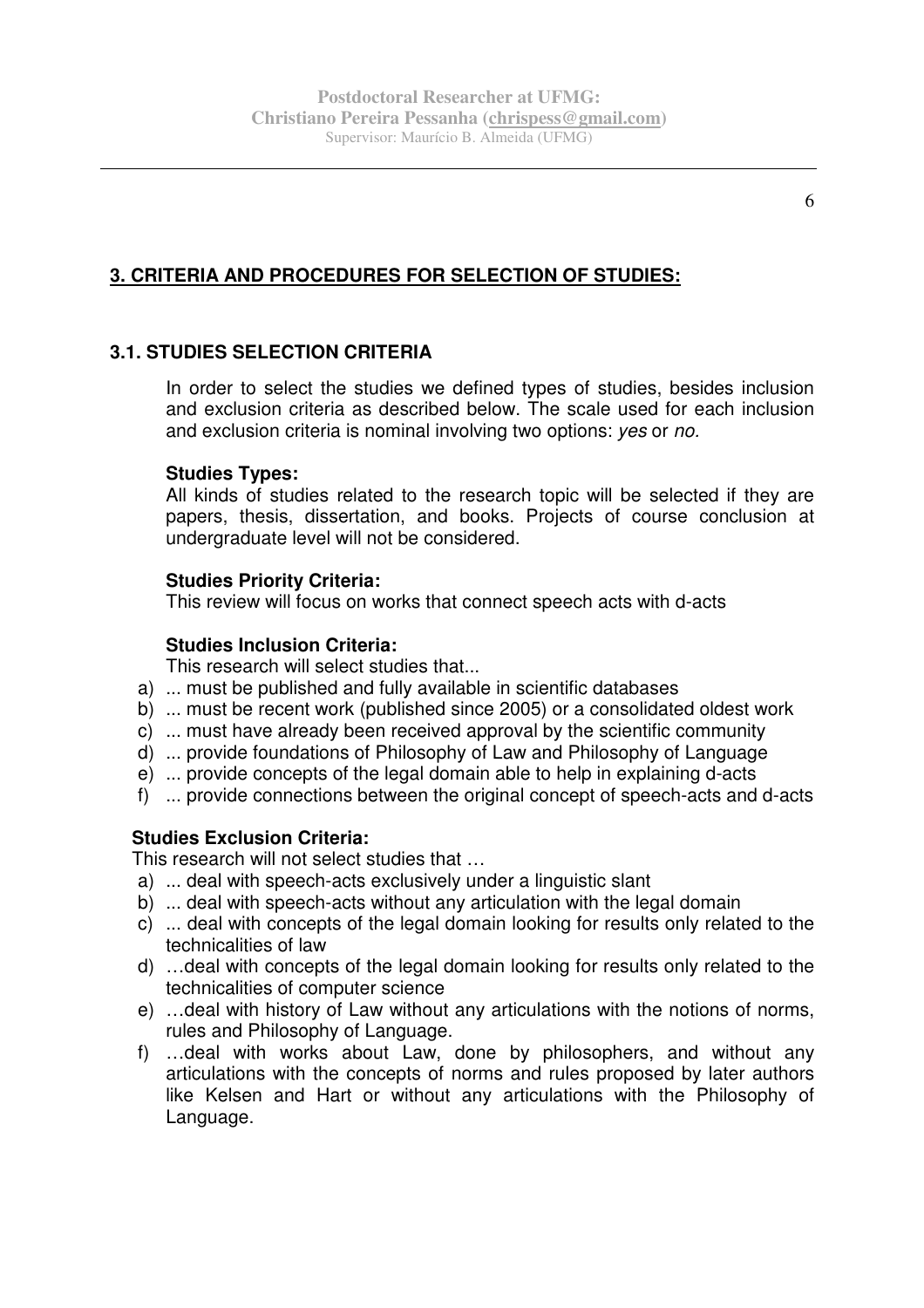## **3.2. QUALITY CRITERIA IN STUDIES:**

In case of scientific papers, the study must have been published in a journal or conference proceedings with peer review.

In case of dissertation or thesis, the examining board must have already approved them. To evaluate the articles the following criteria will be used:

- a) the number of citations received.
- b) the number of citations received by the authors.
- c) the ranking of the journal where the study was found according SJR<sup>2</sup>.

## **4. SUMMARY OF THE RESULTS:**

### **4.1. INFORMATION EXTRACTION**

For each selected study, the information to be extracted is:

- a) Concepts that contribute to foundations of d-acts
- b) Concepts that contribute to foundations of the legal domain
- c) Articulation between speech-acts and d-acts.
- d) Studies that provide clues to the application of d-acts

### **4.2. FINAL REPORT**

**TO DO** 

## **5. REFERENCES:**

Biolchini, J., Mian, P. G., Natali, A. C. C., & Travassos, G. H. (2005). Systematic review in software engineering. *System Engineering and Computer Science Department COPPE/UFRJ, Technical Report ES, 679*(05), 45.

Brereton, P., Kitchenham, B. A., Budgen, D., Turner, M., & Khalil, M. (2007). Lessons from

2 SCImago Journal & Country Rank Available on the web on: http://www.scimagojr.com/

7